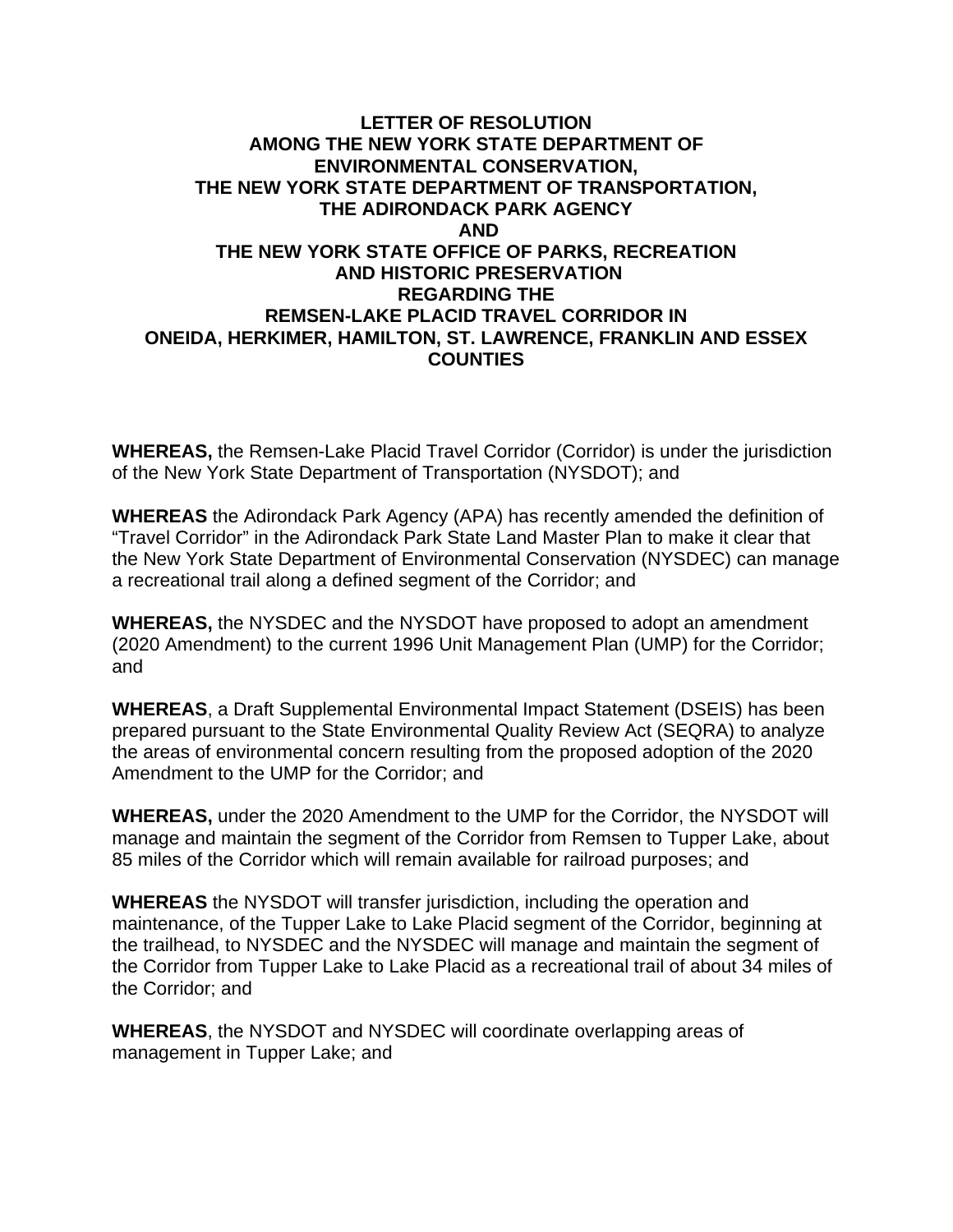**WHEREAS**, prior to adoption of the proposed 2020 Amendment, APA must find that the proposed 2020 Amendment would conform with the Adirondack Park State Land Master Plan (APSLMP); and

**WHEREAS**, the adoption of the proposed 2020 Amendment constitutes a State agency action which qualifies as an undertaking subject to review under Section 14.09 of the New York State Parks Recreation and Historic Preservation Law (NYSPRHPL), pursuant to 9 NYCRR Part 428; and

**WHEREAS**, the determination of APSLMP conformance of the proposed 2020 Amendment, with consideration of the APSLMP requirement that DEC adopt a historic preservation plan compliant with the State Historic Preservation Act, constitutes a State agency action which qualifies as an undertaking subject to review under Section 14.09 of the NYSPRHPL, pursuant to 9 NYCRR Part 428; and

**WHEREAS**, in consultation with the New York State Office of Parks, Recreation and Historic Preservation (NYSOPRHP), in accordance with NYSPRHPL Section 14.09 future independent actions will be progressed to maintain and rehabilitate the Corridor as needed; and

**WHEREAS**, the 2020 Amendment for the Corridor proposes to proceed with the removal of rail infrastructure including rails and ties between Lake Placid and the trailhead in Tupper Lake, with conversion of that segment of the Corridor to a recreational trail that will be managed and administered by NYSDEC; and

**WHEREAS** NYSDOT will re-use a portion of the rails that are removed to rehabilitate railroad infrastructure in the Remsen to Tupper Lake segment of the Corridor; and

**WHEREAS**, the existing rail infrastructure between Remsen and Tupper Lake will be retained and rehabilitated for rail use;

**WHEREAS,** the Corridor encompasses and is coincident with the New York Central Railroad, Adirondack Division Historic District, (Historic District) a property listed in the New York State and National Registers of Historic Places; and

**WHEREAS**, the Historic District includes a total of 41 contributing features, 23 buildings and 18 structures historically associated with the operation of the Adirondack rail line that retain integrity to the period of significance; and

**WHEREAS**, contributing features of the Historic District include the right-of-way (tracks and ties, counted as one structure), bridges, stations, freight houses and ancillary railroad buildings, as identified in the nomination's property list; and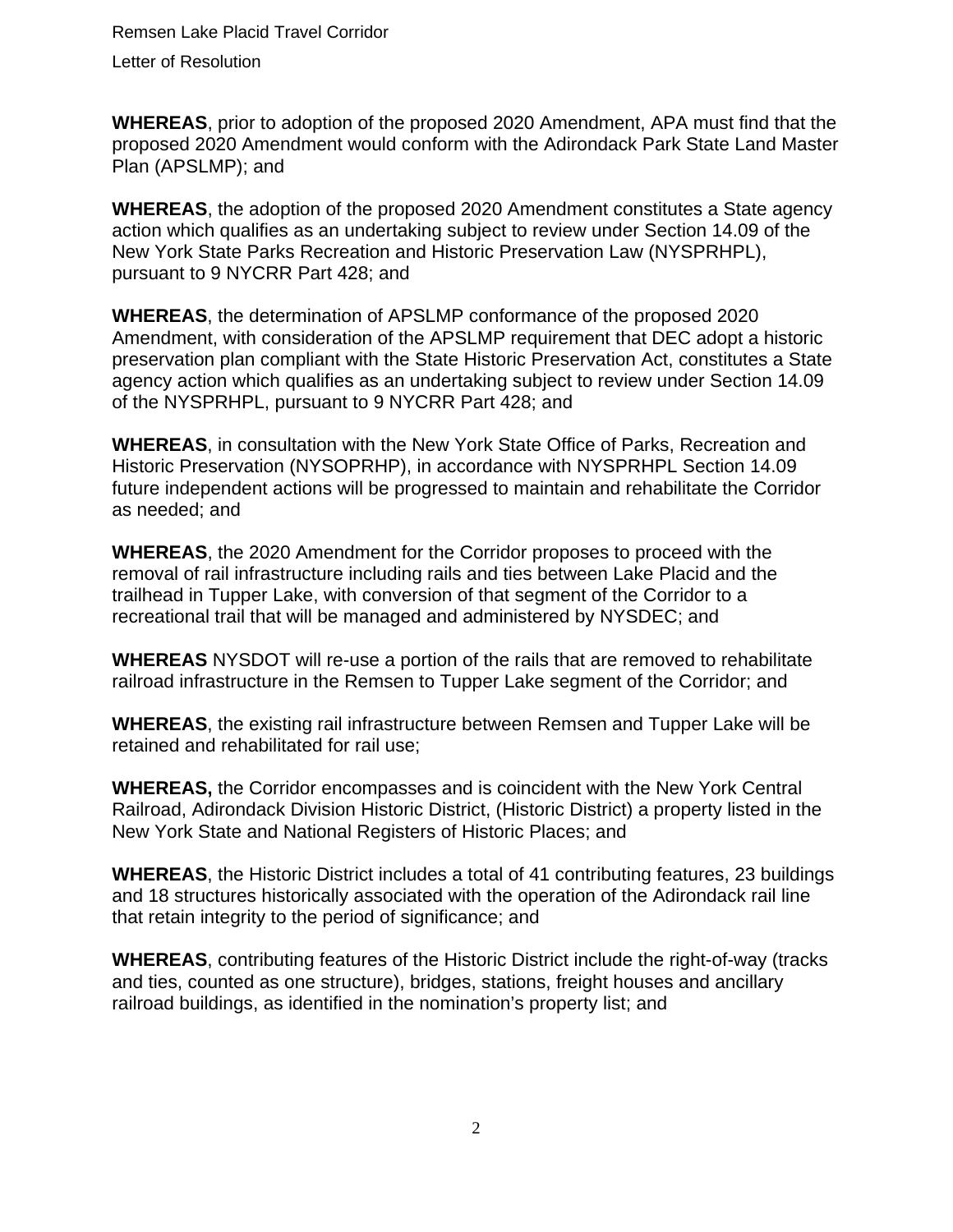**WHEREAS,** public notification was provided through publications and public meetings to afford an opportunity for local governments and interested citizens to express their views on the proposed alternatives that would avoid or mitigate adverse impacts, in accordance with 9 NYCRR Part 428.9; and

**WHEREAS,** NYSDEC, NYSDOT and NYSOPRHP met in consultation with various historic stakeholders on December 18, 2019 to obtain their views on the proposed alternatives, alternatives that would avoid adverse impacts and mitigation for remaining adverse impacts; and

**WHEREAS,** the NYSDEC and NYSDOT, in consultation with the NYSOPRHP have explored feasible and prudent alternatives that would avoid or mitigate adverse impacts of the undertaking, in accordance with NYSPRHPL Section 14.09 and 9 NYCRR Part 428.8 (See Historic Preservation Plan in Appendix A); and

**WHEREAS,** NYSOPRHP has concurred with NYSDEC and NYSDOT that the removal of the tracks and ties from the New York Central Railroad, Adirondack Division Historic District, between Lake Placid and Tupper Lake, constitutes an Adverse Impact as defined in 9 NYCRR Part 428.7 (a)(1); and

**WHEREAS,** the NYSOPRHP, NYSDEC, and NYSDOT agree that implementation of the Historic Preservation Plan would satisfactorily mitigate adverse impacts on the Historic District; and

**WHEREAS,** the NYSOPRHP, NYSDEC, and APA agree that implementation of the Historic Preservation Plan would satisfactorily mitigate adverse impacts on the segment of the Historic District from Tupper Lake to Lake Placid; and

**WHEREAS,** the NYSDOT, NYSOPRHP and the Federal Highway Administration (FHWA) entered into a Memorandum of Agreement dated April 4, 2000, pursuant to NYSPRHPL Section 14.09 and 36 CFR Part 800, the regulation implementing Section 106 of the National Historic Preservation Act (NHPA)(54 U.S.C. 306108), as amended, to govern the rehabilitation and reactivation of rail infrastructure within the Corridor; and

**WHEREAS**, fulfillment of the terms of the above-referenced MOA satisfy NYSDOT's responsibilities for rehabilitation of the Corridor under the requirements of NYSPRHPL Section 14.09; and

**NOW, THEREFORE**, NYSDEC, NYSDOT, APA and NYSOPRHP agree to proceed with the undertaking subject to the stipulations below.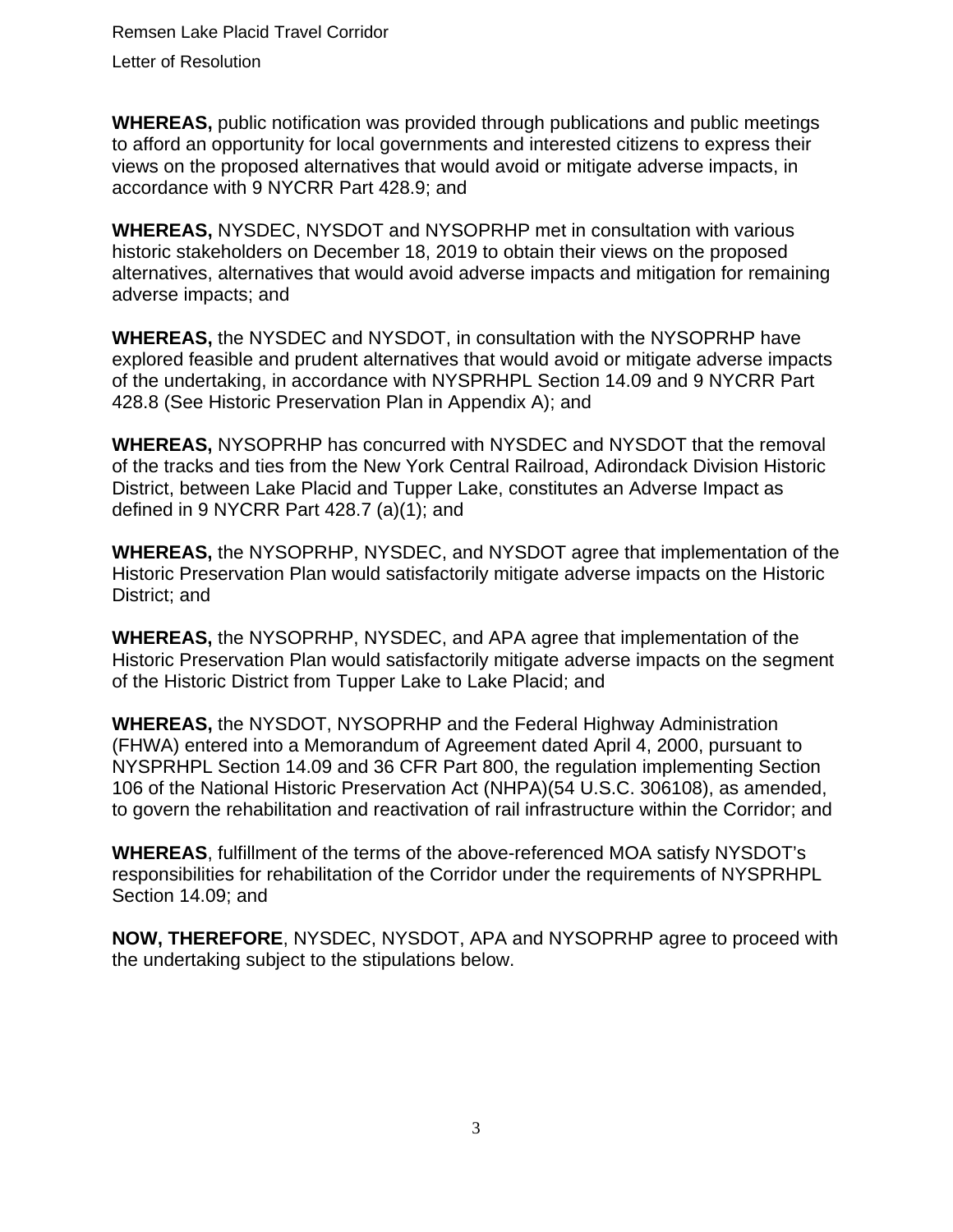## **STIPULATIONS**

- 1. The section of the Historic District between Lake Placid and the trailhead in Tupper Lake shall be documented by NYSDEC prior to removal of the rails, ties and appurtenances. The documentation shall take the form of high quality digital video recorded from track level and aerial locations in accordance with the Secretary of the Interior's Standards and Guidelines for Architectural and Engineering Documentation and/or the NYSOPRHP guidelines, such documentation to include Photographic and Video-graphic Documentation and documentation of contributing features in accord with Historic American Engineering Record (HAER) standards. The purpose of this documentation is to create a record and to provide photographic and video-graphic material for use in interpretive programing. Six copies of the documentation will be produced. NYSDEC and NYSDOT will each retain one copy, one copy will be submitted to the NYSOPRHP, and one copy each will be presented to the appropriate local repositories in Tupper Lake, Saranac Lake, and Lake Placid.
- 2. The NYSDEC will consult with the NYSOPRHP with respect to all proposed renovations, restorations or adaptive re-use of contributing buildings and structures within the historic district and consider measures that would avoid or mitigate any adverse impacts associated with proposed renovations, restoration or adaptive reuse. Future work proposed for contributing buildings within the Historic District will be reviewed in accordance with applicable Secretary of the Interior's Standards and NYSPRHPL Section 14.09.
- 3. The terms of the April 4, 2000 Memorandum of Agreement between NYSDOT, NYSOPRHP, and FHWA shall apply to the rehabilitation of rail infrastructure between Big Moose and Tupper Lake and will continue in effect for those segments of the Corridor that retain rail infrastructure.
- 4. In accordance with established standards and procedures, the NYSDEC and NYSDOT shall consult with NYSOPRHP regarding the identification, evaluation and assessment of impacts on archaeological resources for any future actions.
- 5. Prior to implementation of the undertaking, the NYSDEC will develop and implement a comprehensive and unified plan for public education, interpretation and branding along the entire Corridor (Remsen to Lake Placid). This will include wayside panels and exhibit materials at publicly accessible stations and buildings along the Corridor and installation of interpretative signs at the [64] locations identified in Appendix B of the Historic Preservation Plan.
- 6. Pursuant to the APSLMP, APA will consider the Historic Preservation Plan referenced herein as being compliant with the State Historic Preservation Act.
- 7. Pursuant to NYSPRHPL Section 14.09, execution of this Letter of Resolution and implementation of its stipulations evidences that the NYSDEC and NYSDOT have consulted with NYSOPRHP on this undertaking, and mitigated its adverse impacts.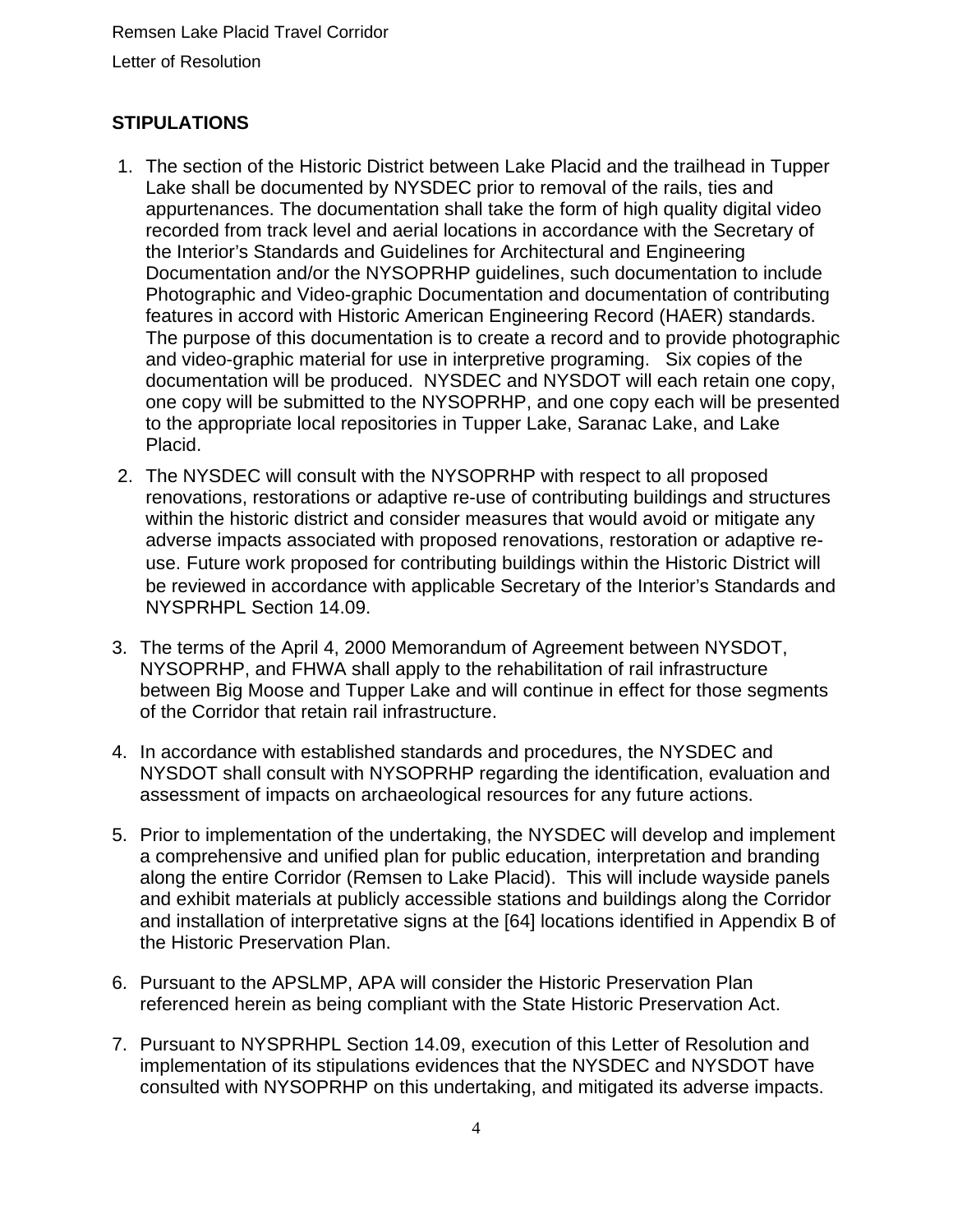- 8. Pursuant to NYSPRHPL Section 14.09, execution of this Letter of Resolution and implementation of its stipulations evidences that NYSDEC and APA have consulted with NYSOPRHP on their undertakings in relation to the segment of the Historic District from Tupper Lake to Lake Placid and mitigated their adverse impacts.
- 9. Further ,NYSDEC, NYSDOT, APA, and NYSOPRHP have determined it is in the public interest to pursue the undertaking.
- 10.The parties included, and their executions below, are hereby limited to this Letter of Resolution and the actions described herein and shall not serve to influence any other future actions.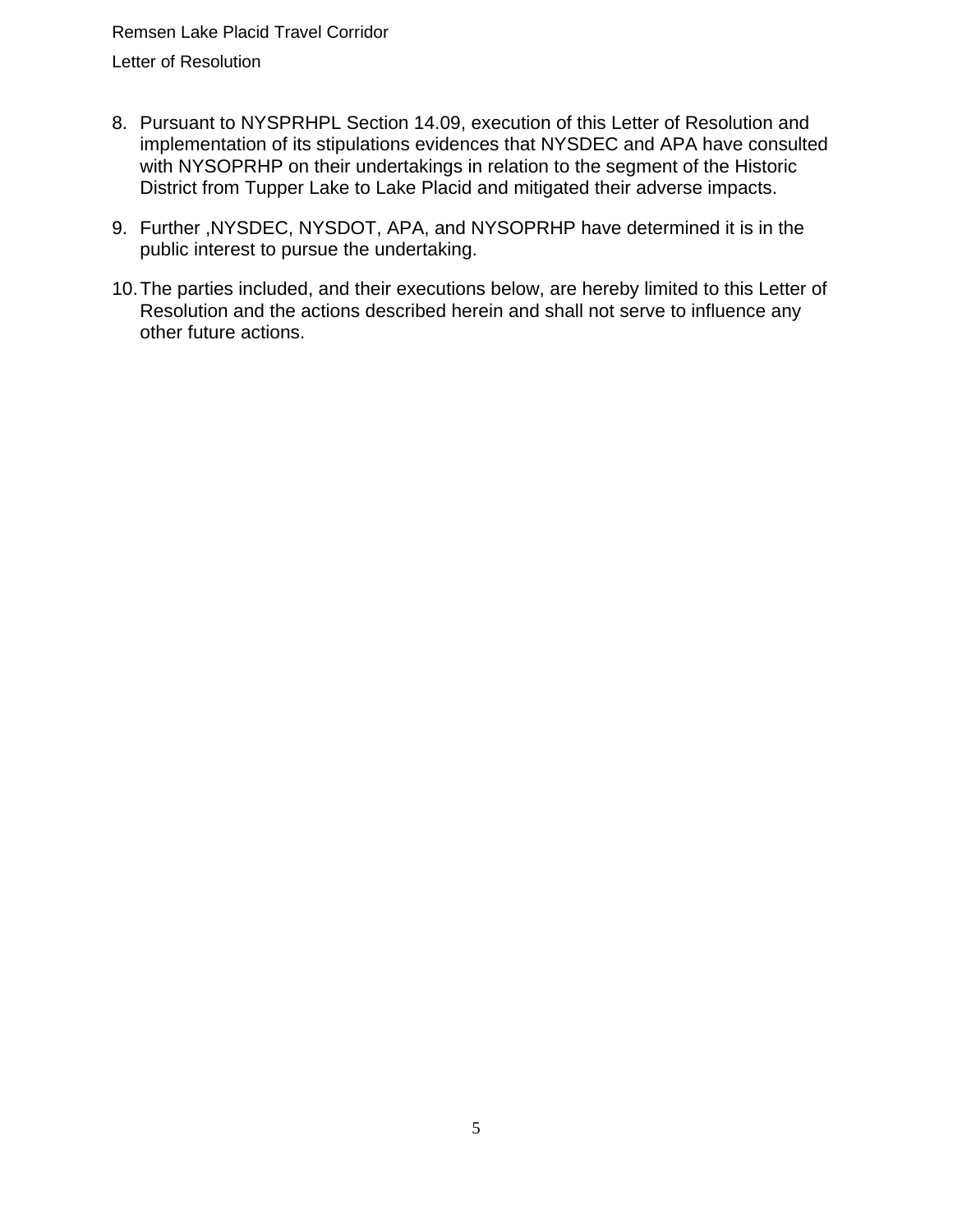## NEW YORK STATE DEPARTMENT OF TRANSPORTATION

Date: By:

4-16-20 <sub>Date:</sub>  4/16/2020

Name: Angelo Trichilo

Title: Agency Historic Preservation Officer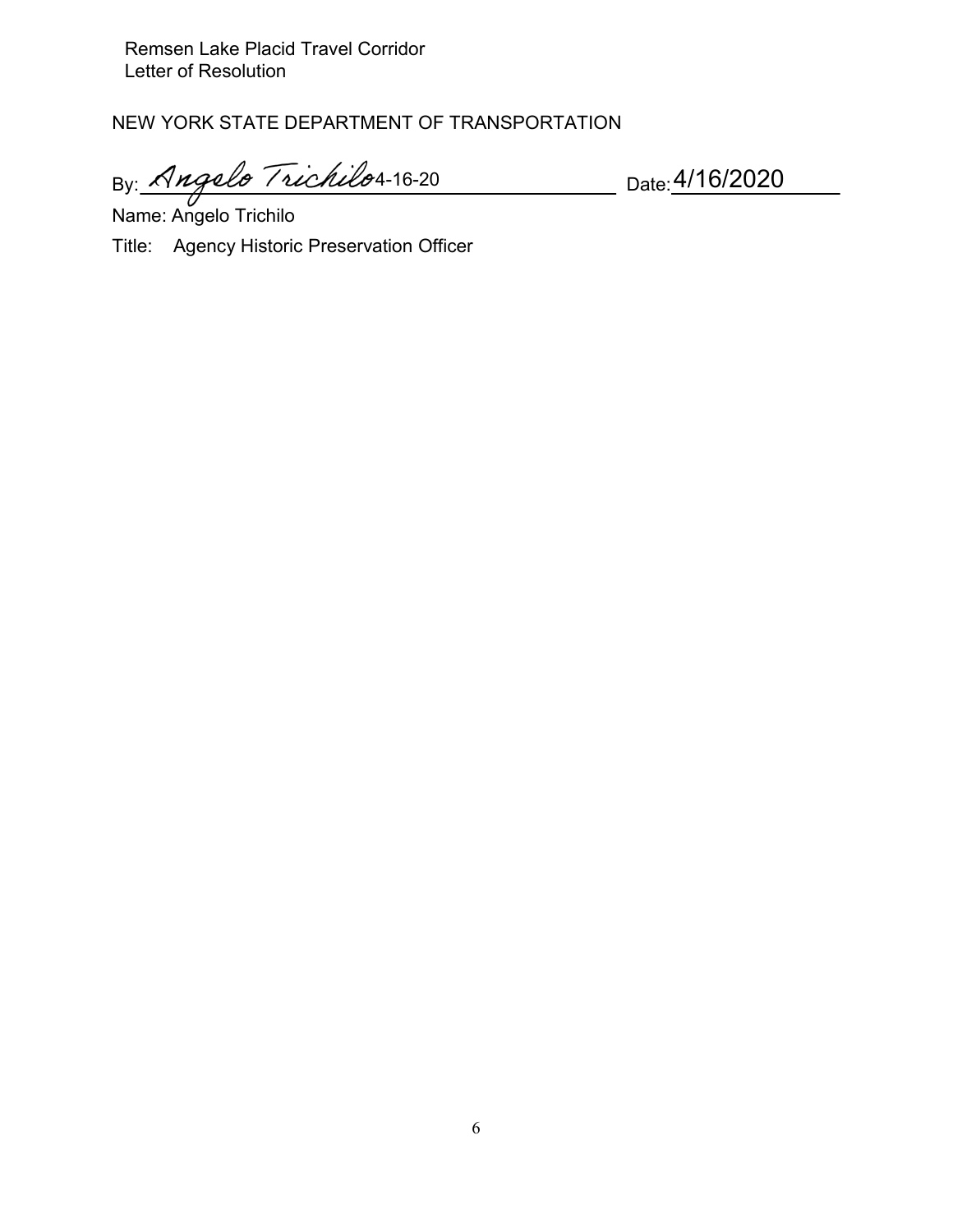NEW YORK STATE DEPARTMENT OF ENVIRONMENTAL CONSERVATION

By: Date: April 16, 2020

Name:Charles E. Vandrei

Title: Agency Historic Preservation Officer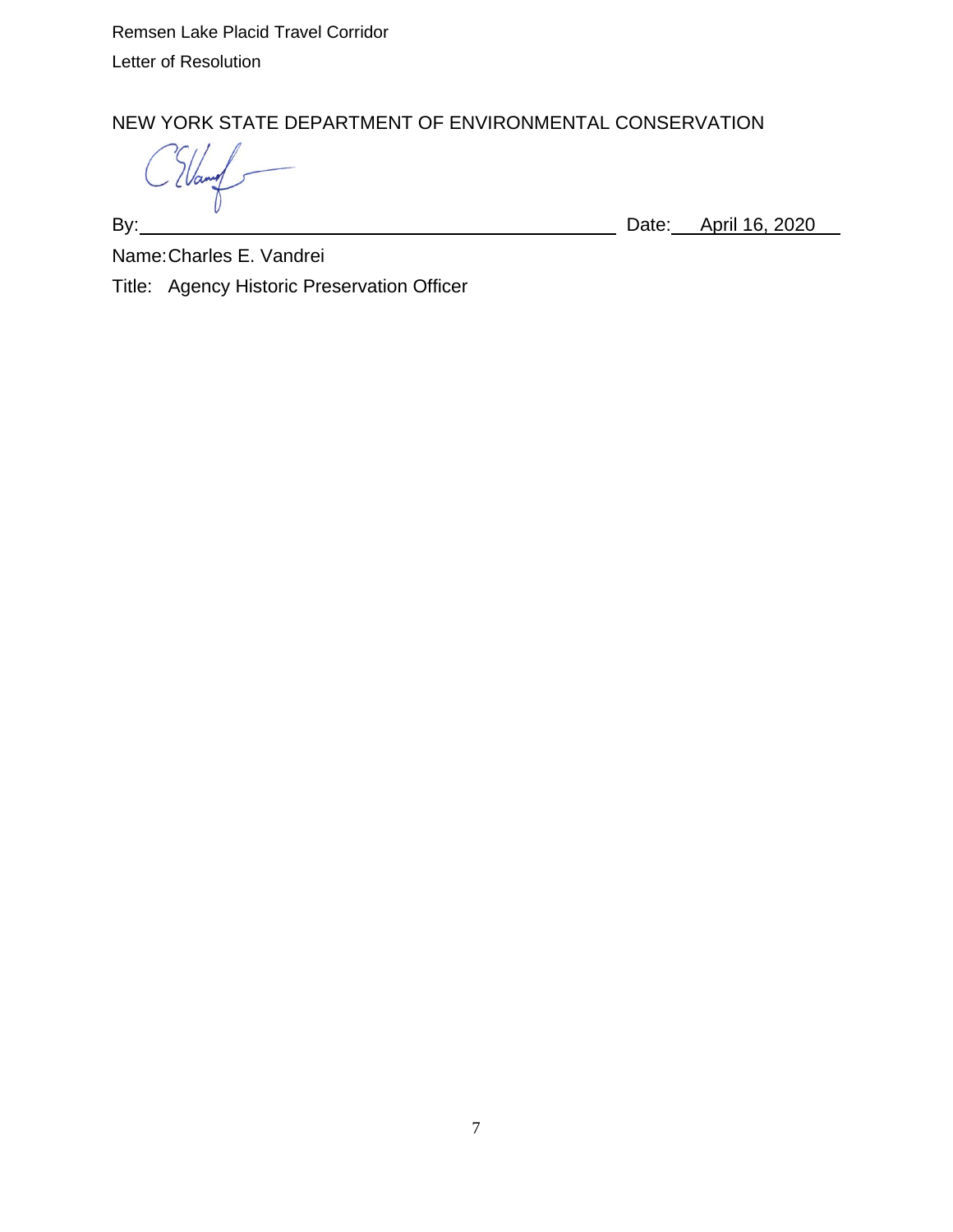THE NEW YORK STATE OFFICE OF PARKS, RECREATION AND HISTORIC PRESERVATION

 $By: 2020$ 

Name: John A. Bonafide Title: Director, Technical Preservation Services Bureau/Agency Preservation Officer